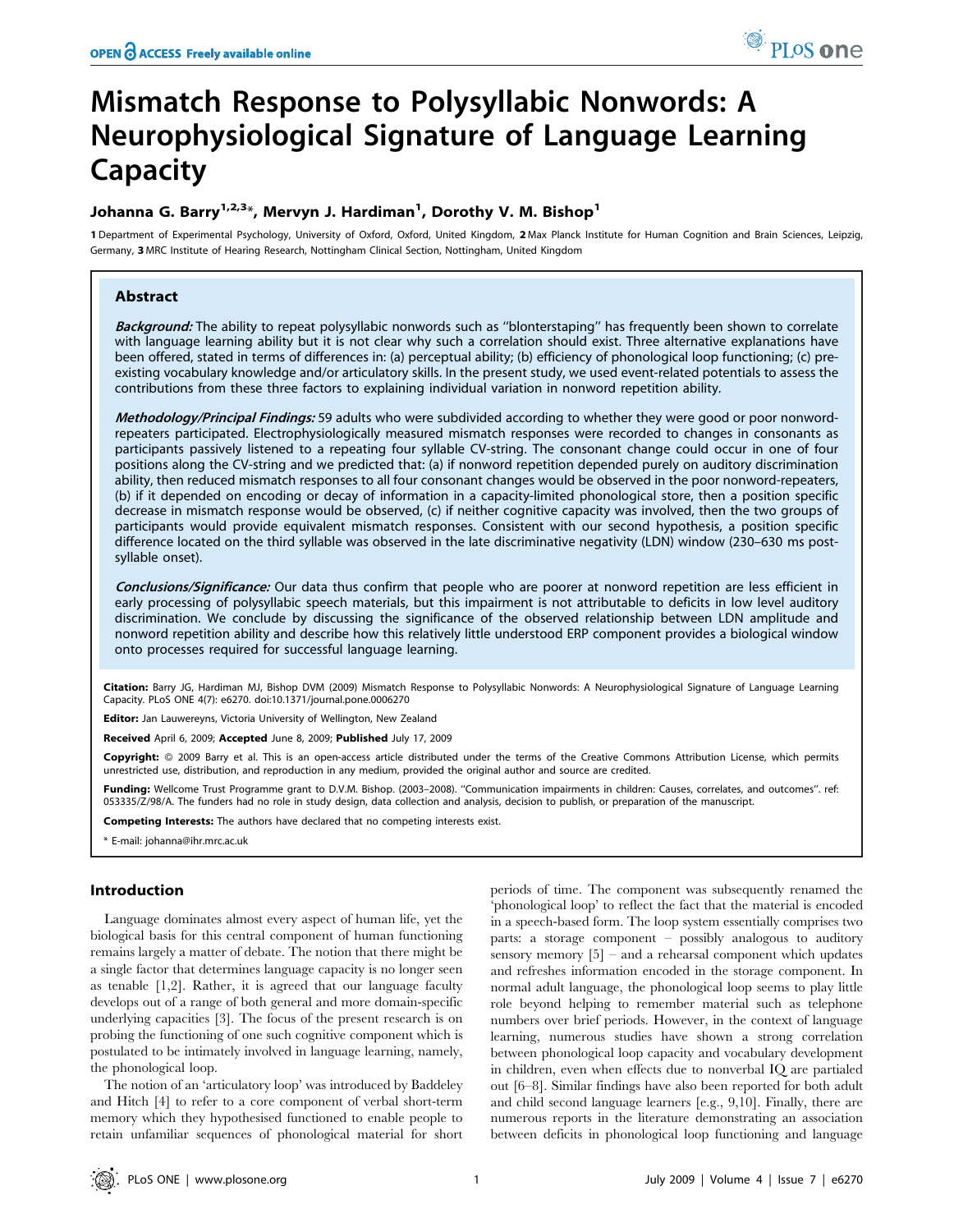learning difficulties associated with certain developmental disorders such as dyslexia [e.g., 11]; specific language impairment (SLI) [e.g., 12,13]; and autism [e.g., 14,15]. As an interesting counterpoint to these disorders, children with William's syndrome, who have fairly intact language learning abilities, show no deficits in phonological loop functioning, despite significant intellectual impairments [e.g., 16].

Based on the clear association between phonological loop functioning and language learning, Baddeley, Gathercole, and Papagno [17] argued that the primary role for the phonological loop is as a language learning device. In their view, the loop promotes language learning by providing a short-term holding bay for unfamiliar sound patterns, such as new words, or novel morphological or syntactic forms, until they can be encoded into long-term memory. Baddeley et al. [17] left open the precise mechanism for how the phonological loop facilitated language learning with the implication being simply that the greater its capacity, the more efficient and accurate the encoding of information into long-term memory.

The functioning of the phonological loop is probed using either serial recall or nonword repetition tasks. The latter task, which involves immediately repeating nonsense words like 'blonterstaping', is considered to be particularly sensitive. Despite its apparent simplicity, the successful performance of the task requires the recruitment of a range of cognitive skills such as accurate auditory discrimination of the acoustic elements in the incoming stimulus; phonological processing and encoding into short-term phonological memory; reprocessing into an appropriate motor program; and finally overt articulation. In the case of children with SLI, Gathercole and Baddeley [13] could find no evidence that their deficits in nonword repetition ability derived from differences either in articulation or auditory discrimination and concluded that the children's difficulties in performing the task were primarily due to deficits in phonological short-term memory. This conclusion is still widely accepted, though some contribution from articulation has been noted [12], and deficits in auditory processing abilities have also been reported for some but not all children with SLI [e.g., 18– 20]. It is still not clear however, which aspect of phonological loop function specifically determines individual differences in nonword repetition. Gathercole and Baddeley [13] proposed three processes which might be impaired in poor nonword-repeaters: (a) analysis and encoding of speech input; (b) storage capacity; (c) rate of fading of the sensory memory trace.

At this point, it is important to clarify our position vis-à-vis discrimination versus perception of speech sounds. Discrimination involves distinguishing acoustic cues to phoneme identity, and is regarded by Gathercole and Baddeley as intact in SLI on the basis of near-ceiling performance on repetition of two syllable nonwords. Perception entails encoding the incoming acoustic signal as a phonemic representation. In adults with mature phonological systems, this process will result in the initial sounds of [bi], [bu] and [ba] being encoded as the same phoneme, /b/, despite their acoustic differences. Problems with encoding could arise, for example, if a child had an immature phonological system and failed to analyse speech in terms of the small set of phonemic segments comprising his/her native phonology [21]. Problems specifically with the processing of longer nonwords might be indicative of limitations on the number of representations that could be stored, as suggested by Gathercole and Baddeley [13], or, as we shall discuss further below, could also arise if the process of extracting phonemic representations was unable to keep pace with incoming auditory information.

Given its clear association with language learning, it is of considerable interest to understand what impacts on the successful

functioning of the phonological loop. Such information would potentially provide a window into understanding why some people are better at second language learning or why some children demonstrate significant delays relative to their peers in acquiring their first language. The findings from the few studies available, attempting to explain the relationship between phonological loop functioning and word learning, demonstrate how controversial this question still is. Hartley and Houghton [22], for example, using a connectionist model of short-term memory showed how rapid fading of the sensory memory trace successfully explained the empirical data from typically-developing young children and two adults with short-term memory deficits. Čeponienė, Service, Sanna, Cheour, and Näätänen [23] combined behavioural and electrophysiological techniques to assess the role of sensory memory trace durability in explaining differences in nonword repetition ability in young children. The data were equivocal regarding the role of memory trace durability, but evidence was found for poorer processing by the poor nonword-repeaters of acoustically subtle differences in stimuli. More recently, Service, Maury, and Luotoniemi [24] assessed nonword learning by good and poor nonword-repeaters, using stimuli that contained redundant syllables. They demonstrated a benefit for syllable redundancy in good nonword-repeaters only and concluded that individual differences both in immediate recall and in cumulative learning from repeated exposures to novel materials were explained by differences in long-term phonological learning of the structure of novel phonological items.

In the present research, like Ceponiene et al. [23], we used electrophysiological rather than behavioural techniques to test directly for differences in early speech encoding and to observe indirectly effects resulting from differences in phonological loop functioning in good and poor nonword-repeaters. These latter effects were predicted to have a cumulative effect across long multisyllabic stimuli on the efficiency of early consonant change detection. We employed a procedure based on the passive elicitation of mismatch responses very early after auditory input i.e., the participant does not generate a verbal response or indeed attend to the stimulus. The mismatch response thus reflects automatic detection by the brain of a change in stimulus (the socalled deviant) after a memory trace has previously been established to a frequently heard standard stimulus. Because active involvement of the participant is explicitly excluded, the measures obtained are relatively free from many of the confounding factors typically associated with procedures involving a behavioural response.

Two kinds of mismatch response have been reported in the literature: the mismatch negativity (MMN) [25], which has been extensively studied, and the much less commonly reported late discriminative negativity (LDN) [26]. Both components are typically elicited at fronto-central electrodes in response to a stimulus which does not match a previously established sensory trace for a standard stimulus. At its most basic, the MMN is thought to index auditory discrimination. For example, during frequency discrimination of simple tones, the size of the MMN increases with increasing frequency difference between standard and deviant [25]. Furthermore, some studies have reported correlations between the size of the MMN and individual differences in frequency discrimination ability [27].

Relative to the MMN, the LDN (also referred to as the 'late mismatch negativity') has not been much studied. It was initially thought to be a speech-specific component involved in the automatic detection of differences in lexicality [26]. However, it has since been observed in response to a range of stimuli including sinusoidal [28] and complex tones [29]. Ceponiene, et al. [30]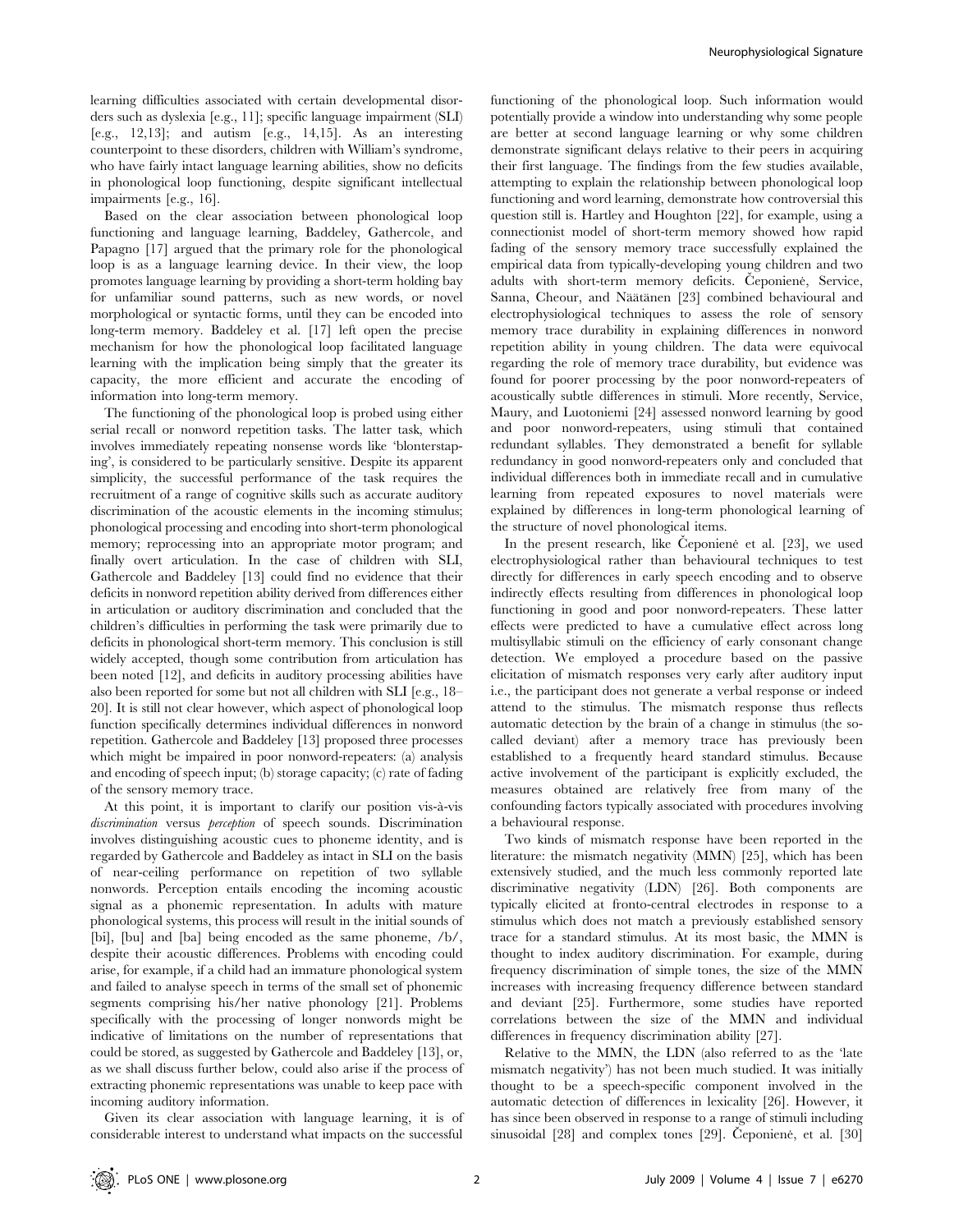argued that since the relationship between the MMN and LDN latencies remains relatively fixed, the two components must reflect linked stages in the processing of change detection. In their view the MMN results from a purely sensory response to stimulus change, while the LDN, though still pre-attentive, occurs too late to be purely sensory and must therefore reflect a higher-order, i.e., a cognitive level, of stimulus processing. It remains unclear however, what exactly this higher level of processing is. Hill, McArthur, and Bishop [31] suggested the LDN indicated the recruitment of extra cortical structures for the processing of phonologically significant differences between stimuli, while Zachau, Rinker, Korner, Kohls, et al. [32] argued that it reflected the establishment of more permanent internal representations of recurring regularities in the incoming auditory stream. In general, views on the distinction between MMN and LDN appear to correspond to the distinction (noted above) between discrimination and extraction of a perceptual representation.

The stimuli employed in the present study were selected to mimic the nonsense materials used in the nonword repetition task. The standard stimulus was a four syllable long CV-string e.g., 'babi-bu-be', against which four deviant stimuli were contrasted. The deviant stimuli differed from the standard in having a single consonant change from [b] to [d], which could occur at one of four possible positions along the CV-string e.g., 'da-bi-bu-be' or 'ba-bi-du-be'. As a measure of auditory discrimination, the MMN permitted us to test the hypothesis that poor nonword repetition is related to problems at the earliest stage of encoding, i.e., in distinguishing between consonants. We predicted that if poor nonword repetition derived from deficits in discriminating the consonants in the auditory input, then a significant group difference would be observed due to reduced MMN responses to all four deviants by the poor nonword-repeaters.

It is known however, that differences in nonword repetition ability only begin to emerge with longer nonwords, hence the hypothesis of a capacity limited storage component in verbal shortterm memory. We therefore designed our stimuli to test the effects of capacity limitations on information-processing in poor nonword-repeaters. We predicted that, if some aspect of storage capacity were impaired in the poor nonword-repeaters, the later syllables in the standard would be less well represented than the earlier syllables. Hence the process of change detection would be accurate only for the initial syllables. This would result in either, a progressive reduction of mismatch response which would be most pronounced for later syllables, or, a bow-shaped response pattern reflecting the sorts of primacy and recency effects reported in behaviorally-performed serial recall tasks. Thus when comparing good versus poor nonword-repeaters, we predicted a Group  $\times$ Deviant interaction that could emerge either in the MMN or LDN, with the two groups showing similar performance for early syllables, but diverging for later syllables.

More recent theories of verbal working memory have proposed an important contribution from processes involved in serial ordering of incoming auditory materials [33]. In our paradigm, the same consonant appeared in all four syllables and the order of vowels was held constant for both standard and deviant stimuli in a block, meaning minimal demands were placed on the encoding of serial order. We therefore would not predict any impact on mismatch responses due to poorer serial ordering in the poor nonword-repeaters, if this is were the explanation for their deficits in nonword repetition.

Finally, it has been argued that differences in nonword repetition ability derive from factors quite external to a putative phonological loop: factors such as pre-existing differences in vocabulary, knowledge of phonotactic probabilities or differences

in speech production ability [e.g., 34–36]. Since the mismatch response is recorded very early after auditory input and neither articulation or vocabulary knowledge play any role in the task, our paradigm thus permitted us to assess the degree to which such external factors determine individual differences in nonword repetition. Specifically, we predicted that if differences in nonword repetition derived primarily from constraints in articulatory output, then mismatch responses to all deviants would be equivalent across the two groups of participants. Similarly, vocabulary knowledge can facilitate nonword repetition performance through top-down influence where the nonwords resemble real words or where the component phonotactic patterns of the real word can facilitate repetition performance. However, such top-down effects are implausible in the context of the present paradigm design, since the repeated 'ba-bi-bu-be' standard syllable used here is not word-like, and rapidly becomes familiar to all participants in the course of the study. In sum, if we find group differences in mismatch responses to nonwords in this electrophysiological paradigm, they can only be attributed to abnormalities in the basic processes involved in the phonological loop, rather than being secondary to top-down influences due to differences in vocabulary or speech production skills.

#### Results

The ERP responses at FZ to the standard and deviant stimuli, together with the resultant difference waves are plotted in Figure 1 for each participant group.

#### Analysis of MMN amplitude and latency

As a first analysis, we compared the amplitudes of the MMN for the two groups of nonword-repeaters across the four deviants (Electrode  $\times$  Deviant  $\times$  Group). A significant main effect was found for Electrode [F(5, 53) = 4.807, p = .001,  $\eta^2$  = 0.312], but there was no main effect for Group nor did any interaction with Group approach significance. Thus the two groups did not differ in early consonant change detection.

In a similar analysis, peak latencies for the MMN responses were also compared between the groups. No significant main effects or interactions were obtained, i.e., the two groups did not differ in rate of processing during early consonant change discrimination.

## Analysis of LDN amplitude and latency

Figure 2 compares mean LDN and MMN amplitudes collapsed across the six electrodes for the two groups as a function of deviant. As illustrated, strong LDN responses were obtained to all four deviants in the good nonword-repeaters. By contrast, an attenuated LDN response to D3 was observed in the poor nonword-repeaters.

Statistical analyses showed that, in addition to a significant main effect for Electrode [F(5, 53) = 5.725, p $\lt$ .001;  $\eta^2$  = 0.351], there was a significant main effect for Deviant  $[F(3, 53) 3.629, p<.01;$  $\eta^2$  = 0.165] and importantly, a significant Group  $\times$  Deviant interaction [F(3, 55) 6.9, p<.01,  $\eta^2 = 0.273$ ]. The analysis was repeated with the good nonword-repeaters subdivided into three groups of 14–15 participants each, and the interaction with deviant position was replicated, F  $(9, 165) = 2.67$ , p = .006. The interaction was further explored by repeating the within-subjects analysis for good and poor nonword-repeaters separately. For the poor nonword-repeaters, there was a significant effect of deviant position, F (3,12) = 7.7, p = .004,  $\eta^2$  = 0.657, and specific contrasts revealed this reflected a significant quadratic term,  $F(1, 14) = 8.2$ ,  $p = .013$ ,  $\eta^2 = 0.368$ , reflecting the bow-shaped function seen in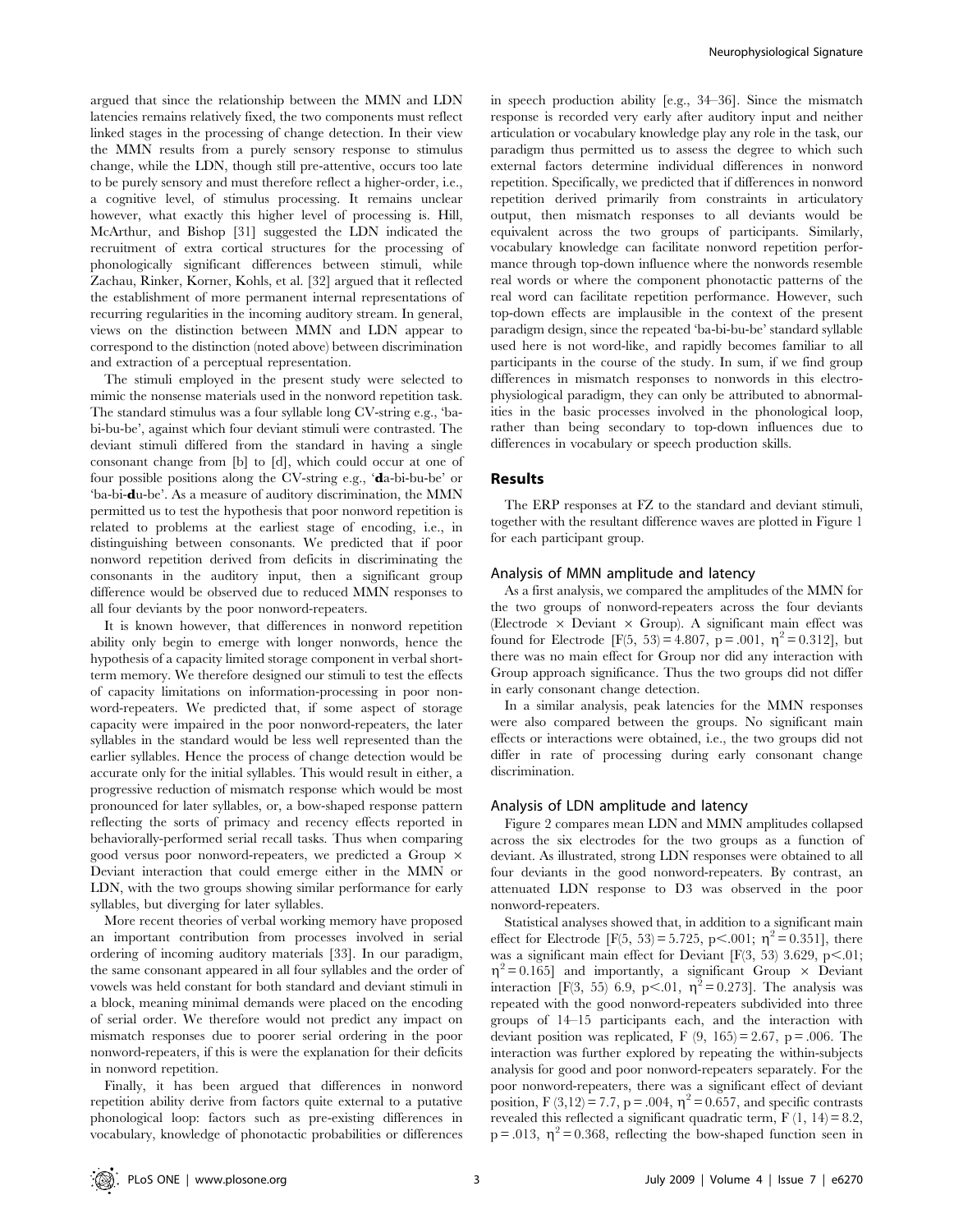

Figure 1. Comparison of grand-averaged ERPS at FZ for the four deviants in relation to the standard. Plots of time (ms) vs ERP amplitude (uv) for standard (thin blue line) and deviant (bold line) stimuli in relation to position of the deviant syllable as recorded at FZ, for good (left-hand panel) and poor (right-hand panel) nonword-repeaters. The raw difference waveform is shown in red. Each plot is labelled according to the location of the deviant consonant change relative to the standard e.g., 'ba-bi-bu-be'. The shaded blue area denotes the interval over which the MMN was measured and the pink area the interval for the LDN. doi:10.1371/journal.pone.0006270.g001

the LDN. For the good nonword-repeaters, there was also a significant effect of deviant position, F  $(3, 41) = 3.6$ , p = .022,  $\eta^2$  = 0.207, but neither linear nor quadratic terms were significant  $(F\text{-ratios}\leq 1)$ .

This analysis was followed up with one sample t-tests on average mismatch responses across the six fronto-central electrodes to determine whether the LDN differed significantly from zero. For the good nonword-repeaters, a significant LDN was found at all syllable positions (i.e., for positions 1, 3, and 4,  $p<.001$ ; for position 2, p<.01). By contrast, for the poor nonword-repeaters, LDN responses significantly greater than zero were recorded at positions 1, 2, and 4 (with p values of  $\leq$ .001), but not at position 3. In sum, there is a significant difference in magnitude of LDN response to consonant change between the two groups at the third syllable and this difference associates with differences in overall nonword repetition score.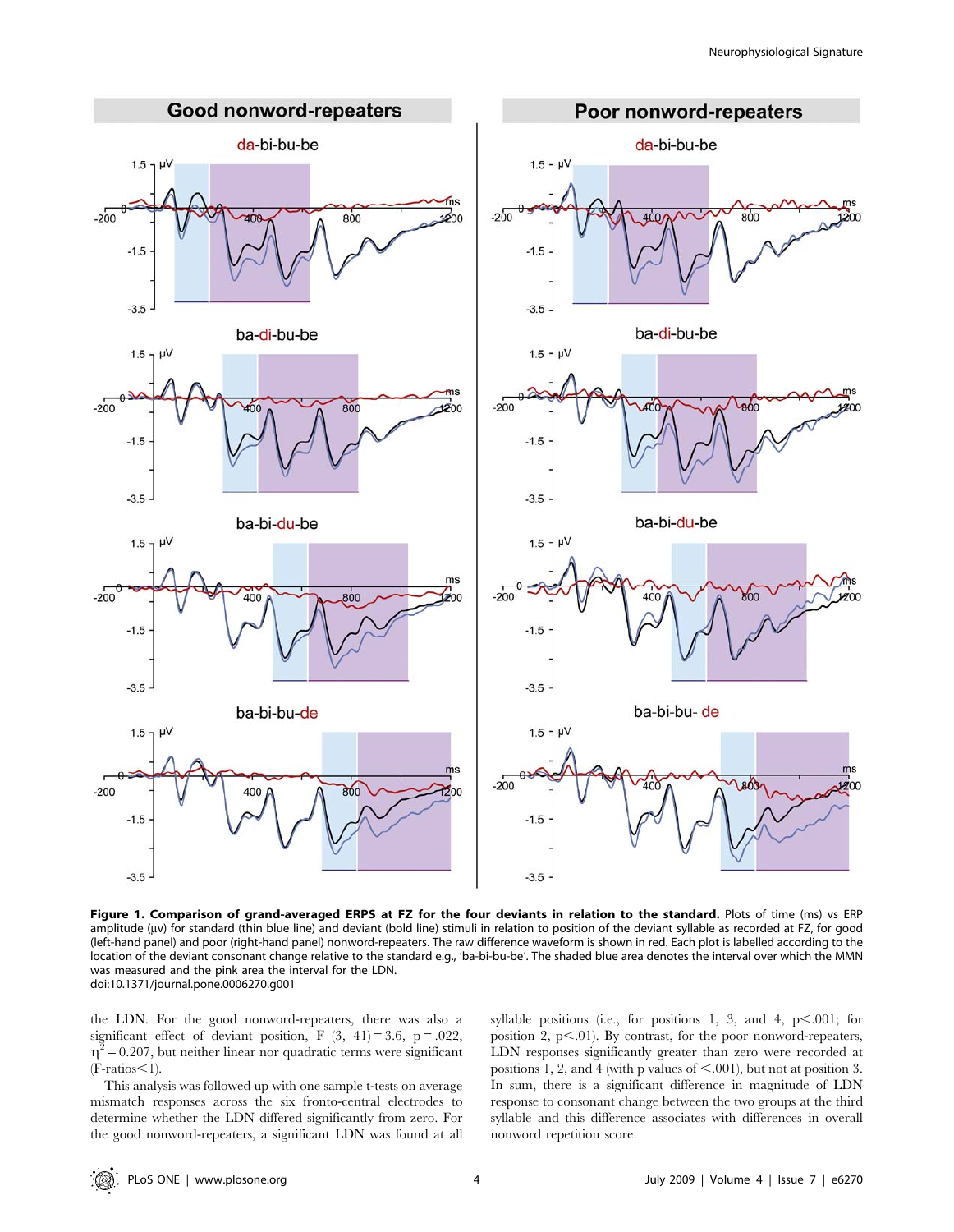

Figure 2. Comparison of mean MMN and LDN amplitudes for the six fronto-central electrodes. Mean amplitude of MMN (top panel) and LDN (lower panel) of the six analysed electrodes in relation to nonword repetition status and position of deviant syllable. Error bars show standard errors. Asterisks on the upper x-axis denote where the mean mismatch response differed significantly from zero on t-test, at pvalues of .01 (\*\*) or .001 (\*\*\*). doi:10.1371/journal.pone.0006270.g002

To further test this association, we performed a correlation between nonword repetition score and mean LDN amplitude in response to the four deviants. A strong correlation was observed between nonword repetition score and mean LDN amplitude at syllable 3 only  $(r = -0.407, p<.001)$ , i.e., smaller LDN amplitudes at this position were associated with lower nonword repetition scores.

As with the MMN response, peak latencies were submitted to analysis to test for differences in rate of processing deviance detection between the two groups. Though a significant effect for Electrode was obtained [F(3, 55) 3.404, p = .01,  $\eta^2$  = 0.243], there was no main effect for Group nor any interaction with Group suggesting similar rates of processing among the two groups during this stage of consonant change detection.

#### Relationship of MMN to LDN

The LDN and the MMN are both elicited in response to a change in stimulus, yet only differences in LDN were associated

with nonword repetition ability. A question thus arises regarding the extent to which these two negative deflections provide different information about the process of change discrimination in this paradigm. To assess this, mean MMN and LDN amplitudes across the six electrodes were calculated and a series of one-tailed Pearson product moment correlations were performed between the amplitudes of the two components for each deviant. We predicted a direct relationship between the two components if they reflected common processes.

Correlations between the LDN and the MMN amplitudes in response to deviant syllables 1, 2 and 3 fell far short of significance  $(r = -18, -21, .00$  respectively) when all participants were included in the analysis. The correlation between MMN and LDN for deviant syllable 4 when both groups were included was .34 ( $p = .009$ ), which was significantly different from zero, even after Bonferroni correction (critical p-value of .012).

Correlations between the LDN and MMN amplitudes were also tested for each group separately applying the Bonferroni corrected critical p-value of 0.012. No evidence was found for significant correlations between LDN and MMN in the poor nonwordrepeaters. In the good nonword-repeaters, weak correlations were observed between LDN and MMN at syllables 1 and 4 (r = .37, .32 respectively) which did not survive correction for multiple testing.

Overall, with the possible exception of the final syllable, the evidence for common processes being involved in the generation of the MMN and LDN responses was not compelling.

#### Family history and nonword repetition ability

There were more parents of children with SLI in the poor nonword-repeater group. This raises a question regarding the role of family history for SLI in our findings. To test this, LDN amplitude  $\times$  Deviant was entered into a repeated measures analysis with Group  $\times$  Family history (+FH, -FH). The numbers are not sufficient for a powerful analysis, but no significant interaction was observed between family history and deviant position. A plot of the mean LDN amplitudes for each of the four groups (Figure 3) clearly



Figure 3. LDN amplitudes as a function of family history and nonword repetition status. Mean amplitude of LDN in relation to position of deviant syllable; nonword repetition status (Poor or Good); and, family history (+FH or  $-FH$ ). Error bars show standard errors. doi:10.1371/journal.pone.0006270.g003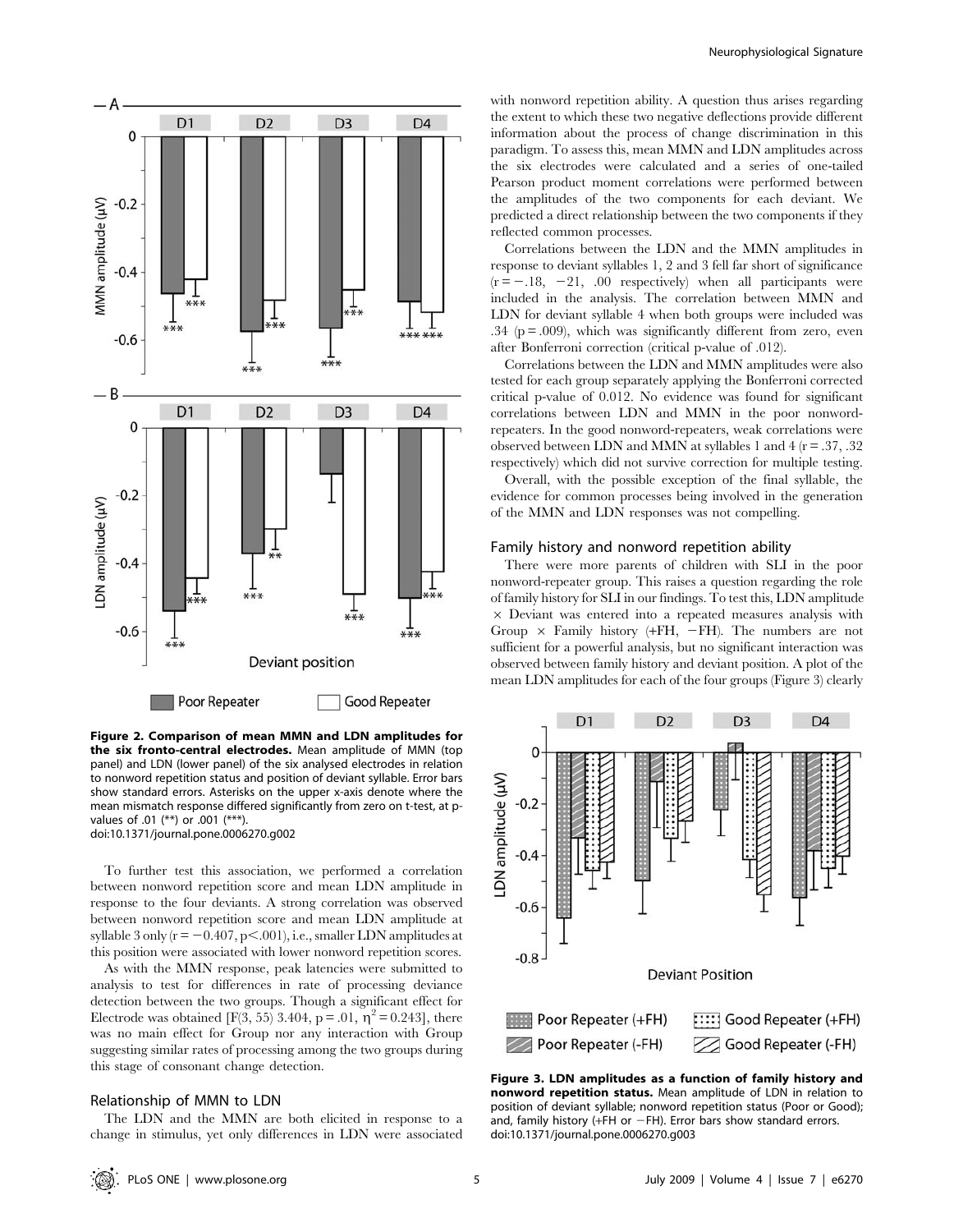demonstrates a reduction in LDN amplitude in response to the consonant change which, regardless of family history, occurs on the third syllable in the poor nonword-repeaters.

## Discussion

There is considerable controversy regarding what exactly the nonword repetition task is tapping into that makes it such a good predictor of language learning. In this study, we employed stimuli that were designed to explore the functioning of a hypothesized phonological storage system. We exploited the electrophysiologically-measured mismatch response to test for sensitivity to change at different syllable positions in good and poor nonword-repeaters. We predicted that if nonword repetition ability was determined by factors ancillary to the phonological loop, then depending on which factor was primary, we would see either:

(a) Significantly reduced MMN responses for poor nonwordrepeaters to the deviants at all four syllable positions which would point to deficits in early auditory discrimination; or

(b) No group or syllable-position effect if differences in nonword repetition derive from factors extrinsic to the phonological loop, such as differences in motor ability or in vocabulary knowledge.

Alternatively, if a syllable-specific group difference emerged, this would suggest that factors associated with a capacity-limited storage system were impacting on the efficiency of information processing and change detection.

In the context of our three predictions, two findings are particularly noteworthy. First, the two groups of nonwordrepeaters had similar early consonant change discrimination abilities as indicated by the MMN response i.e., accuracy of early encoding of incoming auditory information was similar between the groups. In the context of children with SLI, Gathercole and Baddeley [13] first argued that deficits in nonword repetition ability could not be wholly attributed to differences in speech discrimination ability. Our findings with adults with poor nonword repetition skills are consistent with that view. Second, in the poor nonword-repeaters, the LDN response was abolished for the consonant change occurring at the third syllable of the CV-string, resulting in a significant Group  $\times$  Deviant interaction. As noted above, this pattern of results is not consistent with the idea that the group difference on behavioral tests of nonword repetition is explicable solely in terms of factors such as pre-existing vocabulary knowledge or differences in articulation skills.

Rather different conclusions were reached by Ceponiene et al. [23], who compared responses to deviant changes using a similar paradigm to ours to investigate the discrimination of just noticeable differences in two nonsense syllables 'ba-ka' versus 'ba-ga' in young good and poor nonword-repeaters. Contrary to our own conclusions with adult participants, their data suggest a role for discrimination deficits in young poor nonword-repeaters. However, their stimuli, unlike ours, were difficult to discriminate by design and shorter in length. Moreover their participants were younger. It is likely that the different conclusions arrived at by Čeponiene et al. reflect a range of factors including the subtlety of the acoustic differences to be discriminated and maturational differences between the participants in the two studies.

Gathercole and Baddeley [13] suggested three possible candidates directly associated with the phonological loop as impacting on its function: quality of initial encoding into the loop; storage capacity; and the rate of fading of the memory trace once encoded there.

At first glance, poor encoding seems inadequate to explain the results, because of the intact MMN responses seen in poor nonword-repeaters at all syllable positions, indicating adequacy of the early stages of speech discrimination. A simple storage account is also hard to reconcile with the results. If, for instance, poor nonword-repeaters could retain few syllables in memory, we might expect to see more pronounced deficits in their discriminative responses for both the third and fourth syllables, whereas the LDN attenuation was found for the third syllable only.

The notion of a rapidly fading memory trace has been proposed to explain deficits in verbal working memory [22,37], but seems implausible to account for our results for two reasons. First, in an earlier task, using pure tone stimuli with variable inter-stimulus intervals, Barry, Hardiman, Line, White, Yasin, and Bishop [38] showed that, although parents of children with SLI have less durable sensory memory traces than parents of typicallydeveloping children, these differences did not associate with differences in nonword repetition ability. Second, in this paradigm, the temporal gap (and hence opportunity for decay) was held constant between each standard syllable and its deviant analogue. If it was only rate of memory trace decay that distinguished the two groups of participants, one would not predict the observed syllable-specific position effect that was observed here.

It seems then that whatever differentiates good from poor nonword-repeaters is associated with information-processing under conditions of high input load. The position-specific group differences were not reflected in the early MMN response. They only became apparent in the LDN response. This, together with a lack of correlation between the two mismatch response types, suggests that the LDN provides different information about the processing of the auditory input. In the light of previous research, we suggest that the LDN is an index of formation of a phonological representation. This corresponds to a process of encoding into short-term memory, giving a more robust representation that can persist long enough to allow comparison between deviant and standard nonwords.

Why should this encoding process be selectively impaired for the third syllable of a four syllable nonword? One interpretation is in terms of the demands the task places on rapid processing of sequential information. The notion of differences in rate of processing of incoming auditory information derives from the SLI literature, where it has been hypothesized that ability to rapidly process incoming auditory stimuli is deficient in people affected by a language or literacy disorder [39]. The results from both behavioral and electrophysiological studies probing the validity of this hypothesis have been fairly mixed, but in a meta-analysis of studies investigating mismatch responses to syllables in children with language or literacy problems, Bishop [40] concluded that deficits in auditory processing were more likely to be observed when stimuli were presented in rapid succession.

Previous MMN studies in populations with language impairments have mostly focused on single syllables, but it may be that deficits in rate of processing only become apparent when processing multiple syllables. This hypothesis was tested by Kujala, Halmetoja, Näätänen, Alku, Lyytinen, et al. [41] who assessed the ability of participants with dyslexia to discriminate changes in vowel durations embedded in three syllable CV-strings (e.g., 'ta-ta-ta' versus 'ta-taa-ta'). They observed no deficits preattentively to the change in vowel duration. However, when the participants were required to attend to the stimuli, they were less accurate at locating the change in syllable duration and they showed a significantly reduced N2b component in response to duration changes in the final syllable of the CV-string. These findings are somewhat reminiscent of our own findings. As such they are of interest given the overlap between dyslexia and SLI and given the fact that deficits in nonword repetition have been reported for both disorders [42].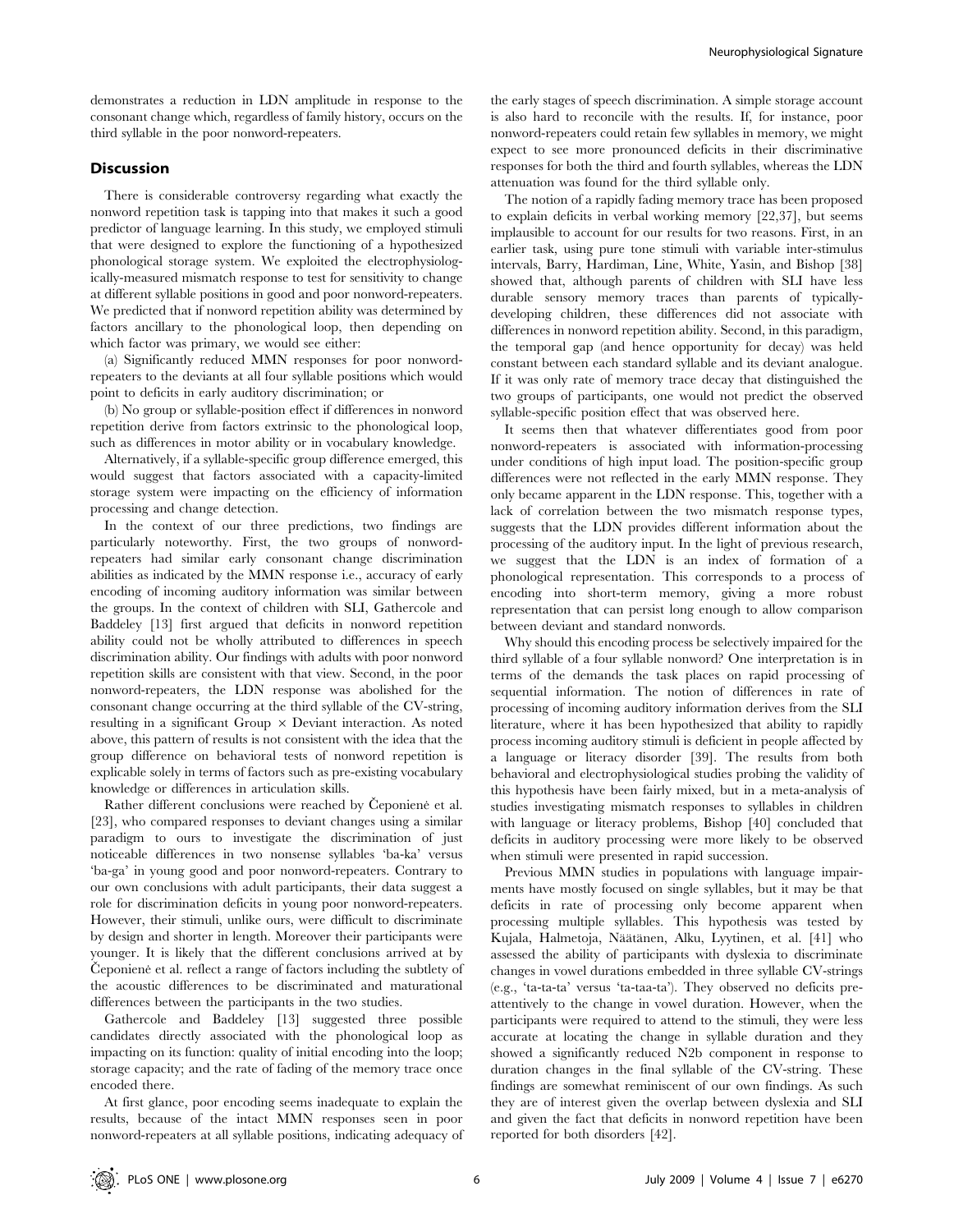Within the context of the behavioral literature on SLI, Gathercole [43] observed that nonword repetition by languageimpaired children was more accurate when nonsense syllables were presented singly with short intervals between them, than when they were presented in a string. Again this supports the notion that ability to rapidly process incoming sequences of stimuli embedded within other complex stimuli plays an important role in nonword repetition and hence in language learning.

One problem for this account of findings is that one might expect to see effects on peak latencies of MMN and/or LDN, reflecting the slower rate of syllable-processing in the poor nonword-repeaters. This was not observed. Nevertheless, in other regards, the hypothesis makes sense of the specific pattern of results obtained here. A slower rate of processing of incoming speech would have a cumulative effect across the CV-string up to the final syllable where, because there is no subsequent syllable, perceptual analysis could be completed with a consequent recovery in LDN amplitude. In effect, this is an explanation in terms of deficits in encoding. It maintains that despite adequate early discrimination processes, poor nonword-repeaters fail to generate a robust phonological representation memory. These problems however, only become evident at rapid rates of stimulus presentation.

A radically different type of encoding account is suggested by the literature on perceptual grouping. Horváth, Czigler, Sussman, & Winkler [44] demonstrated that mismatch responses can be elicited by both global and local features of stimuli. In our design, we treated the global stimulus 'ba-bi-bu-be' as the standard to be compared with deviants differing on one syllable. However, this stimulus contains within it a local repeated phoneme, /b/, which potentially acts as a standard. Thus on hearing 'ba-bi-du-be' the response to the third syllable might be influenced both by the deviance from the standard, but also by the deviant /d/ after a train of preceding /b/ consonants, both within the same syllable and from the preceding nonwords. Limited ability to segment individual phonemes has been mooted as a possible cause of poor nonword repetition [21], raising the possibility that poor nonwordrepeaters fail to engage in local processing and so are influenced solely by global mismatch. Although this explanation fits well with prior theoretical speculations about nonword repetition, it does not readily account for the pattern of results obtained here, because when progressing through the four syllables of the nonword, one would expect to see a steadily increasing impact of local mismatch, as the number of prior standards increases. We cannot rule out the possibility that such a process contributes to the profile of results obtained here, but it would need further testing with materials designed to evaluate this explanation. If local processing is involved in mismatch generation only in good nonword-repeaters, then a clear prediction is that mismatch responses will be reduced (and resemble those seen in poor nonword-repeaters) if a different consonant were used for each syllable of the standard.

Overall, the results from this study suggest a link between two different theoretical accounts of factors affecting language learning. The auditory temporal processing account of Tallal [45] has a long history, but evidence has been mixed [46]. Most empirical studies have considered discrimination of pairs of tones or speech sounds, whereas the current study would suggest that, as the impact of slow processing is cumulative so that longer sequences of sounds are needed to reveal a deficit. The notion that phonological short-term memory is important for languagelearning also has a long history. Within the context of these this theory, but the focus has been on explaining poor nonword repetition in terms of storage limitations or of rapid decay of representations. Encoding explanations have tended to be

dismissed on the grounds that such problems should be apparent in short nonwords with one- or two-syllables. We suggest that this view is mistaken, because encoding is affected by the presence of adjacent syllables, and so will become apparent only in the later syllables of longer nonwords. The problem of poor nonwordrepeaters seems to reflect an inability of encoding mechanisms to keep pace with incoming input. This would explain why nonword repetition is a more sensitive index of language difficulties than more conventional verbal memory span tasks, which typically adopt a slower rate of presentation.

Though the focus of this study has been on factors affecting nonword repetition, our participants were heterogeneous with respect to the language learning status of their child. The poor nonword-repeater group included a sizable minority of parents of typically-developing children, just as the good nonword-repeater group included many parents of children with SLI. However, as a further analysis of the data showed (Figure 3), the effects reported here are specific to nonword repetition ability and not necessarily associated with having a language impairment child per se. One must therefore ask, given the composition of our participant groups, what implications do our findings have for current understanding of the etiology of developmental disorders such as dyslexia and SLI?

Much of the research published to date has focused on finding a single underlying cause for a developmental language disorder, but it is becoming increasingly clear that a deficit in any one single underlying cognitive skill is unlikely to explain the broad range of phenotypes captured under simple umbrella terms such as SLI or dyslexia. Instead as Bishop [47] has argued, these disorders are more likely to develop out of a confluence of risk and protective factors, some of which are heritable. In the context of this study, deficits in the ability to process rapidly presented incoming auditory input seem to represent one such risk factor.

In sum, previous suggestions for language specialization in the human brain have focused mainly on categorical speech perception, speech production, processing of serial order, and syntactic processing [1]. Our data suggest that human language learning capacity is boosted by being able to process sequentiallypresented verbal material rapidly enough to permit the accurate recognition of syllables occurring at the rate of 5 per second, without earlier syllables interfering with the processing of later ones. We conclude that without this ability, it is hard to learn polysyllabic words or to discriminate the non-redundant information contained within a rapidly changing speech stream.

#### Materials and Methods

#### Ethics statement

The study was approved by the Oxford Psychiatric Research Ethics Committee (OPREC) and informed signed consent was obtained for all participants.

#### Subjects

Fifty-nine adults aged between 33 and 56 years were recruited from a previous study of parents of children with Specific Language Impairment (SLI) and parents of typically-developing children [48]. Unlike parents of typically-developing children, parents of children with SLI tend to be poor at nonword repetition even if unaffected by the disorder [48]. We thus had access to a sufficiently large number of participants with deficits in the task. All participants were native speakers of English, had normal hearing (bilateral pure tone test at 25 dB HL ISO for 500, 1000, and 2000 Hz), had an estimated nonverbal IQ of greater than 85 WASI (Wechsler Abbreviated Scale of Intelligence) [49], and no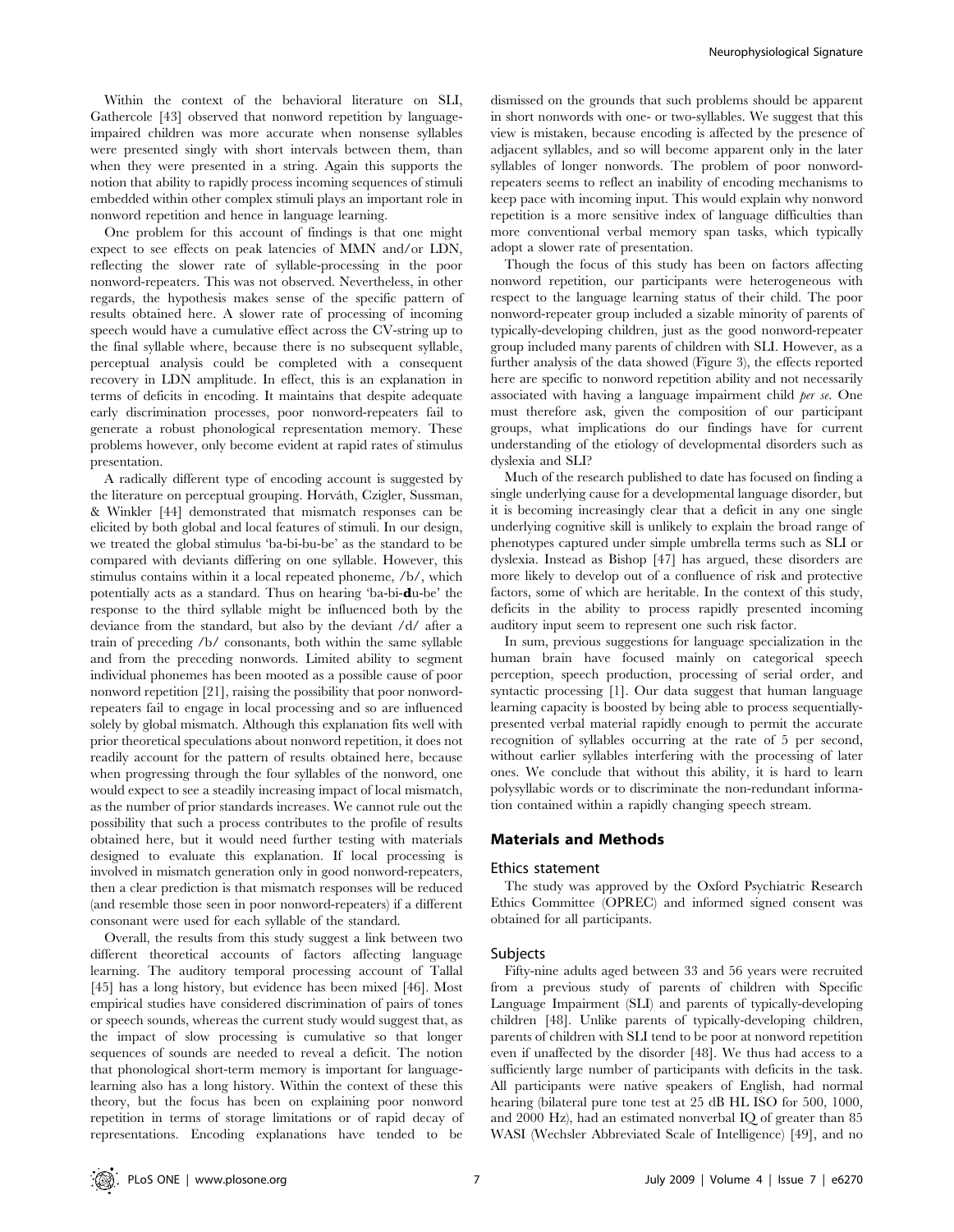frank neurological damage. Nonword repetition was assessed using a subtest from the developmental neuropsychological assessment test battery (NEPSY) [50] which comprises 13 nonwords varying from two to five syllables in length. Scores were based on the number of correct syllables (maximum 46). The mean score for parents of typically-developing children was 40.9, s.d. 4.0; interquartile range 37–44. Participants were subdivided into two groups: good nonword-repeaters  $\geq 37$ , (n = 44; 20 parents of children with SLI); or poor nonword-repeaters  $\langle 37 \rangle$  (n = 15; 10) parents of children with SLI). This cutoff represents performance below the  $10^{th}$  percentile in this group which we defined as clinically significant. The two participant groups were well matched for age, nonverbal IQ and sex (Table 1). Nonetheless, as would be expected given the relationship between nonword repetition and language learning, the poor nonword-repeaters completed fewer years of education and had more evidence of language and literacy problems, as assessed by an in-house spelling test, and two subtests from the Test of Word Reading Efficiency (TOWRE) [51]. There was also a non-significant trend for poorer performance on the Test for Reception of Grammar-2 (TROG-2), [52].

### ERP Procedure

Our stimulus presentation was based on the 'Optimal MMN paradigm' [53] which permits the rapid assessment of pre-attentive auditory discrimination of up to five different stimuli. A memory trace for the standard stimulus (e.g., 'ba-bi-bu-be') was first established by presenting a stream of 15 stimuli. This was followed by a series of blocks of four standard stimuli alternating in a quasirandom sequence with four equiprobable deviant stimuli (see Figure 4).

#### Stimuli

The four syllable CV-strings used here were designed to be simplified analogues of the polysyllabic nonsense words used in the nonword repetition task. The same consonant was used in all syllables to minimize variation in the waveforms elicited by each syllable. Deviant stimuli involved a single change in consonant from [b] to [d] in one of the four CV elements along the string. Thus, where the standard was 'ba-bi-bu-be' the corresponding four deviants were:  $D1 = 'da-bi-bu-be'; D2 = 'ba-di-bu-be';$  $D3 = 'ba-bi$ -du-be';  $D4 = 'ba-bi-bu$ -de'. To control for effects



Figure 4. Summary of stimulus presentation for one block of standard and deviant stimuli. Each set of stimuli comprises one standard e.g., 'ba-bi-bu-be' and its corresponding four deviants e.g.,  $d1 = 'da-bi-bu-be', d2 = 'ba-di-bu-be', d3 = 'ba-bi-du-be', d4 = 'ba-bi-bu$ de'. A total of 8 stimuli are presented per block i.e., four standards alternating with four equiprobable randomly ordered deviant stimuli. doi:10.1371/journal.pone.0006270.g004

due to the change of vowel across the string, we used four sets of stimuli, each composed of one standard and four deviants. The four possible standards were: 'ba-bi-bu-be'; 'be-ba-bi-bu'; 'bu-beba-bi'; and 'bi-bu-be-ba'. Time constraints meant that it was only possible to present three sets of stimuli within a session. Participants were therefore presented with a random selection of three of out of these four possible sets to achieve counterbalancing of conditions across participants. Each set was presented as a separate block. Short pauses were provided between each set as and when required by the participant.

The CV-elements used to make up the strings were recorded using a standard female voice. Stimulus duration was 200 ms with a 20 ms roll off. Consonant burst differences were minimized and F0 was matched across the four syllables using Praat [54]. Finally, the amplitudes of the CV-elements were equalized before being combined into strings. The CV-strings were 800 ms in length and an inter-stimulus interval (ISI) of 550 ms was used. The presentation of one set of stimuli comprising a single standard and its four corresponding deviants lasted 13 minutes. A whole experiment involving three different sets of standards and deviants lasted up to 40 minutes.

#### Experimental set-up

Participants were seated in an upright comfortable chair in a sound-attenuated, electrically-shielded booth and were requested to ignore the stimuli and keep movements to a minimum. To help them do this, they watched a silent video of their own choosing. Stimuli were presented monaurally to the right ear at 71 dB SPL through Sennheiser HD25-1 headphones.

Table 1. Participant characteristics in relation to nonword repetition status such that 'Good repeater' refers to people with scores  $\ge$ 37 and 'Poor repeater' refers to scores <37.

|                              | <b>Good Repeaters</b> | <b>Poor Repeaters</b> | Effect size $(n^2)$ | p-value |
|------------------------------|-----------------------|-----------------------|---------------------|---------|
|                              | $N = 44$              | $N = 15$              |                     |         |
| Age                          | 43.41 (5.29)          | 44.21 (6.51)          | $-.13$              | .634    |
| Male:female                  | 7:37                  | 4:11                  | n/a                 | .356    |
| Age left full-time education | 19.64 (2.75)          | 16.79 (2.12)          | 1.16                | .001    |
| WASI Non-verbal IQ           | 112.50 (12.61)        | 112.73 (12.98)        | $-.01$              | .951    |
| Digit repetition raw         | 10.59 (2.08)          | 9.27(1.94)            | .66                 | .035    |
| Word reading scaled          | 93.95 (12.14)         | 83.93 (14.99)         | .73                 | .012    |
| Non-word reading scaled      | 100.41 (12.66)        | 86.27 (14.23)         | 1.05                | .001    |
| <b>TROG</b> scaled           | 101.74 (7.02)         | 97.47 (9.72)          | .50                 | .072    |
| Nonword repetition           | 41.0 (2.79)           | 33.3(3.6)             | $n/a^*$             |         |

\* Groups selected on this variable: no overlap in scores.

doi:10.1371/journal.pone.0006270.t001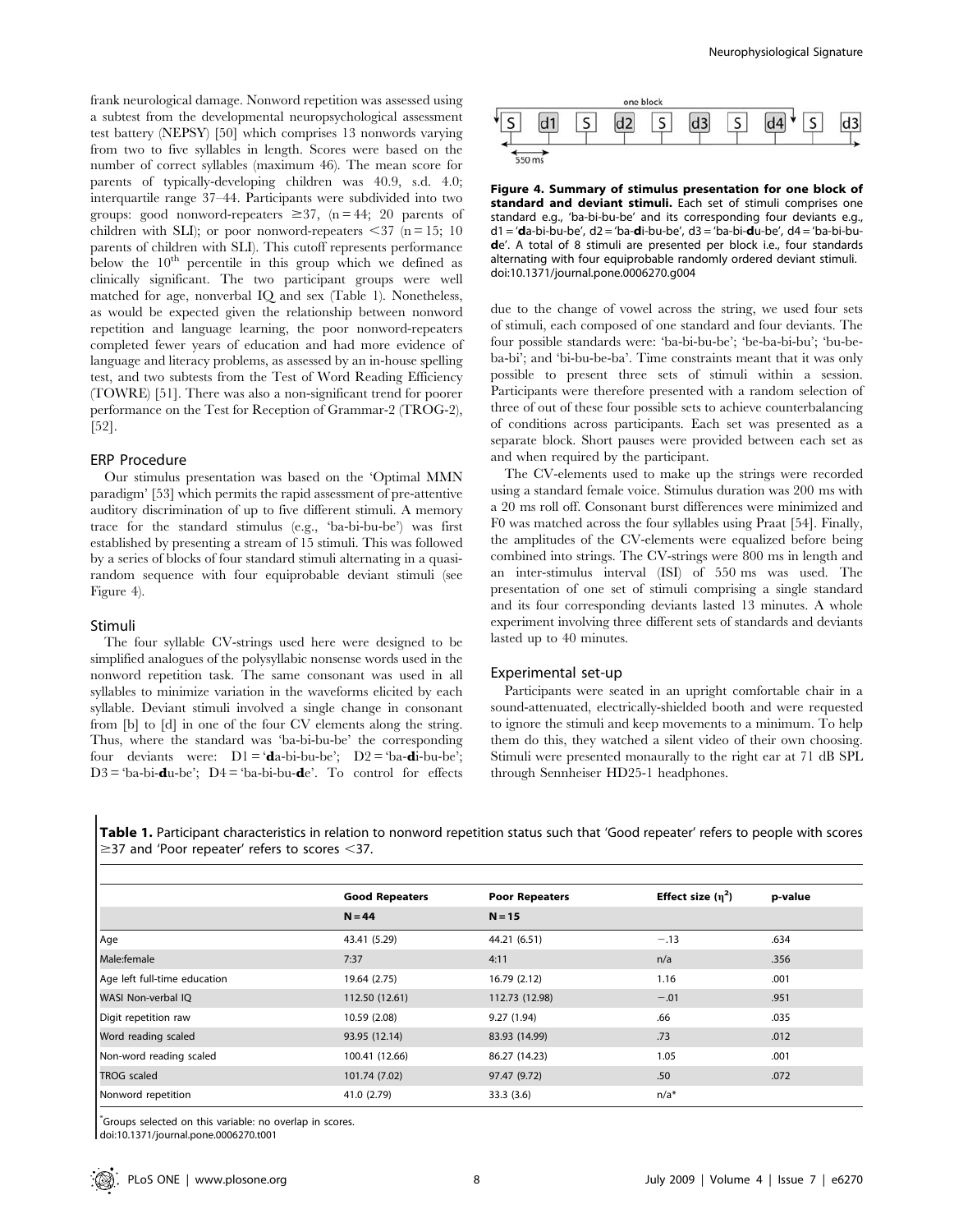#### EEG recording and data analysis

The EEG was recorded on either a SynAmps  $(n=7)$  or NuAmps NeuroScan Inc. system (n = 52) using Ag/AgCl sintered electrodes and a water-soluble conductive paste. Pilot studies indicated no system-related differences in ERPs measured and a subsequent repeated-measures ANOVA, with responses to D1 as the within-subjects measure, and System as the between-subjects measure, indicated no system-related differences in responses [F(1,  $57$  = 0.870, p = 0.102]. Choice of system was determined by availability and was not related to nonword repetition status of participants.

Subjects were fitted with either a Quick cap  $(n = 10)$  or an Easy cap  $(n = 49)$  with 31 electrodes approximating the 10–20 International system. Bipolar Electrooculograms were recorded from supra- and infra-orbital electrodes located around the left eye and also lateral to both the left and right eyes. The right mastoid was used as the reference electrode and Ground was placed at AFZ. Impedances were reduced to below  $8 k\Omega$ . EEG was recorded continuously, digitized at 500 Hz and band-pass filtered (0.1 Hz to 75 Hz, including a 50 Hz notch filter). Processing was done off-line. The MMN and LDN are fronto-central responses and hence the data recorded at the relevant electrodes (F3, FZ, F4, C3, CZ, and C4) were extracted and submitted to further analysis.

#### Offline analysis

Recordings of the responses to the three sets of stimuli were concatenated, and re-referenced to all electrodes before removing artefacts due to eye-blinks [55]. This method of re-referencing is effective in removing noise affecting many channels when the focus is on group differences rather than on the topography of responses.

After re-referencing, the continuous file was epoched from  $-100$  to 1300 ms relative to stimulus onset and baseline corrected  $(-100 \text{ to } 0 \text{ ms})$ . EEG activity greater than  $\pm 120 \mu V$  was excluded from further analysis before calculating the averaged auditory ERP for each participant. Early analyses suggested that use of this criterion would maximise the number of trials per subject available for grand-averaging, thus improving the signal-to-noise ratio, while not having a detrimental effect on the final ERPs. Of a possible total of 618 standards and 144 deviants, 591 (s.d. 37) responses to standards in the good nonword-repeaters and 584 (s.d. 75) in the poor nonword-repeaters remained for grand averaging, while  $138 \pm 1$  responses were available for grand averaging for each deviant ERP for each group of nonwordrepeater (s.d.s ranged from 8–17 across the two groups with no bias to greater or smaller s.d.s for either group). The averages were filtered using a 30 Hz low pass Finite Impulse Response filter, zerophase shift, 96 dB roll off.

Difference waves (Deviant minus Standard) were then calculated for each consonant change. A baseline of 80 ms prior to the onset of each syllable was used to correct for the impact of the response to the preceding syllable. Correction was performed by subtracting the average amplitude of this baseline from all data points in the analysis window. This is a conservative procedure that leads to reduced effect sizes compared to analysis of the uncorrected difference waves.

#### References

- 1. Hauser MD, Chomsky N, Fitch WT (2002) The faculty of language: What is it, who has it, and how did it evolve? Science 298: 1569–1579.
- Pinker S, Jackendoff R (2005) The faculty of language: what's special about it? Cognition 95: 201–236.
- 3. Marcus G, Rabagliati H (2006) What developmental disorders can tell us about the nature and origins of language. Nature Neuroscience 9: 1226–1229.

## Analysis of the difference waves

T-tests were performed at each point on the difference wave for all 59 participants to determine regions where the mean differed significantly from zero for at least 12 consecutive data points [56]. Two windows of mismatch response following each deviant were identified. The first occurred in the standard mismatch negativity (MMN) window around 100–200 ms after the onset of the consonant change and the second occurred around 200–600 ms after the consonant change. We refer to this latter response as the late discriminative negativity (LDN) [57].

Significant intervals differed only slightly from electrode to electrode and deviant to deviant, so a window was defined for MMN (82 to 218 ms from syllable onset) and LDN (226 to 630 ms from syllable onset) to encompass the whole range of significant regions across electrodes and deviants. The peak negativity was found on the difference wave in the MMN and LDN intervals for each Participant  $\times$  Electrode  $\times$  Deviant. Mismatch responses were defined using a similar approach to Čeponiene et al. [23]; taking MMN as the average amplitude over a 40 ms window centred on the peak and LDN as average amplitude over an 80 ms window centred on the peak. Averaging around an individual's peak response is preferable to taking mean amplitudes across the same window for all measurements when, as in this case, the window is wide and the peak mismatch response might be expected to show variable latency from one individual to another.

#### Statistical analysis

A series of repeated-measures ANOVAs were performed comparing amplitude of MMN and LDN for the two groups with Electrode and Deviant position as the repeated measures. Multivariate test statistics are reported to avoid problems due to violations of sphericity. Alpha was set to 0.025 to maintain the family-wise type I error rate. Effect sizes are reported as  $\eta^2$ . Where group main effects or interactions were significant, a further analysis was conducted to check whether the unequal group size between good and poor nonword-repeaters could lead to spurious findings. The good nonword-repeater group was randomly split into three subgroups, each with 14 or 15 cases. The analysis was re-run with all four groups to check whether the same effect was obtained. Planned comparisons were then used to test for the predicted difference between the poor nonword-repeater group and the other three groups combined.

#### Acknowledgments

We thank Kathy White, Liz Line, Ifat Yasin, and Margriet Groen for assistance with data collection and Kerstin Flake for assistance with artwork. Finally, we gratefully acknowledge the help of the many schools and families who participated in the research. Without their support and enthusiasm this work would not have been possible.

## Author Contributions

Conceived and designed the experiments: JGB DB. Performed the experiments: JGB MH. Analyzed the data: JGB MH DB. Contributed reagents/materials/analysis tools: JGB. Wrote the paper: JGB DB. Programming for stimulus Presentation: MH. Programme grant holder: DB.

- 4. Baddeley AD, Hitch GJ (1974) Working memory. In: Bower GA, ed. The psychology of learning and motivation Vol 8: New York: Academic Press. pp 47–89.
- 5. Cowan N (1988) Evolving conceptions of memory storage, selective attention, and their mutual constraints within the human information-processing system. Psychological Bulletin 104: 163–191.